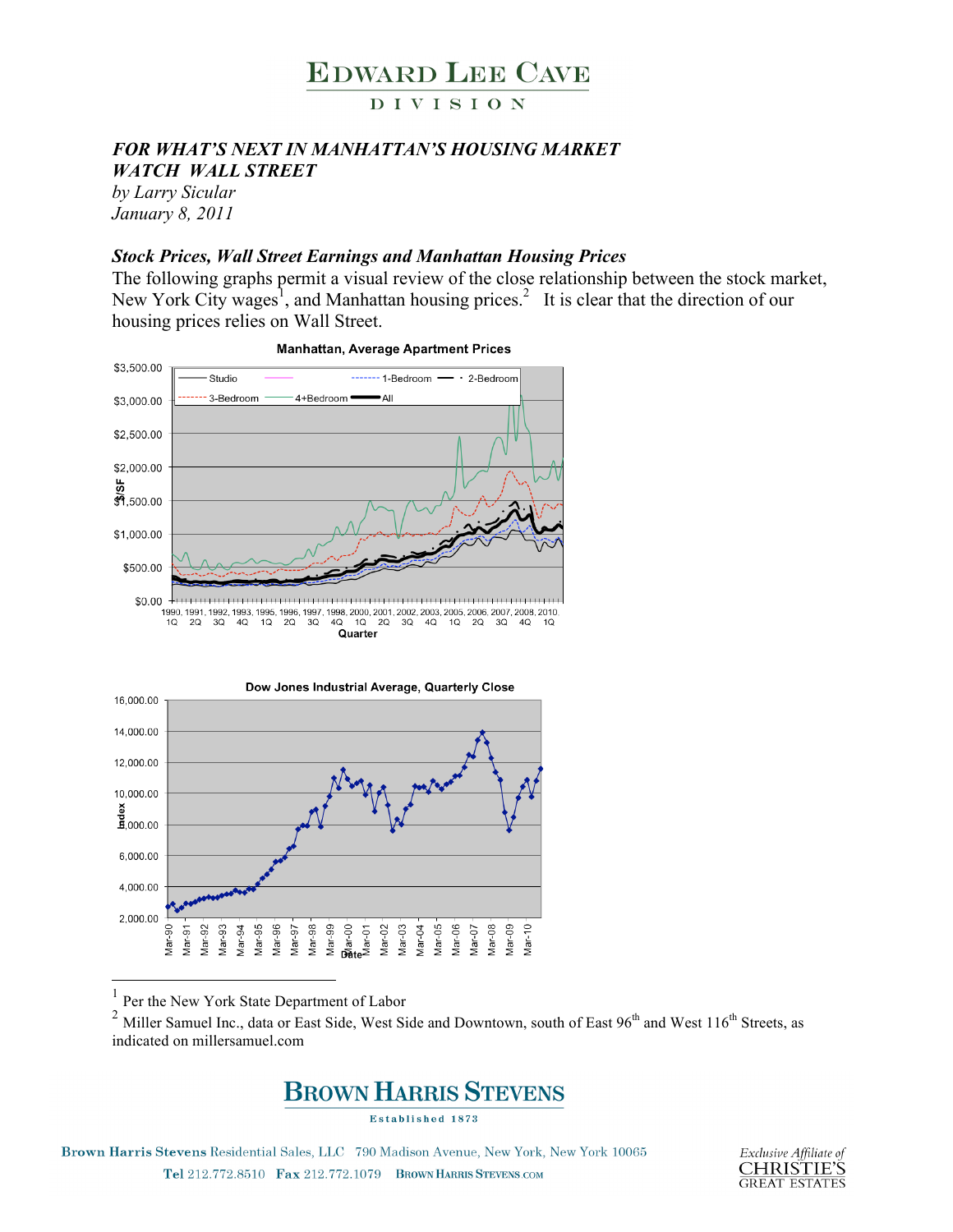#### DIVISION



#### *Trends in Wall Street Employment and Compensation*

According to data provided by the New York State Department of Labor, employees in the category securities and commodities contracts declined from 183,504 in 2008 to 160,965 in 2009. Average wages in the same years dropped from \$391,796 to \$316,555, or 19%, paralleling a significant drop in housing prices.

According to the State Comptroller, Wall Street employment has only begun to recover from the financial crisis. It's job losses were at 30,900 in August 2010, although 3,000 jobs were added in September and October.<sup>3</sup>

### **BROWN HARRIS STEVENS**

Established 1873



 <sup>3</sup> "Review of the Financial Plan of the City of New York", Office of the State Comptroller, December 2010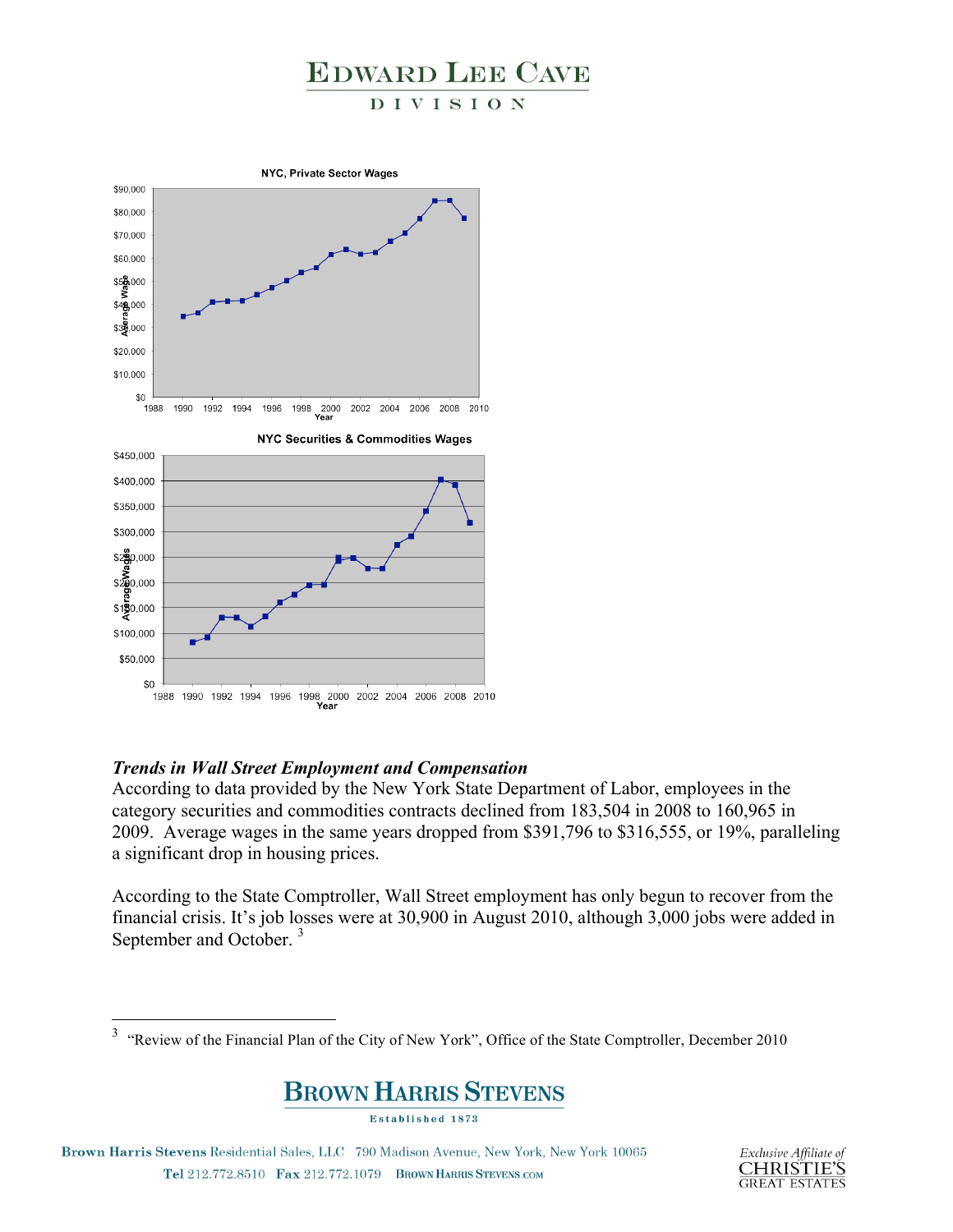#### **DIVISION**

Nevertheless, Wall Street profitability rebounded sharply in 2009, to a record \$61.4 billion, three times greater than the prior record and following substantial government intervention and support. Industry profits totaled \$21.4 billion for the first three quarters of 2010, which should still be the second highest year on record.<sup>4</sup> According to *Bloomberg News*<sup>5</sup> these profits benefited from the Treasury Department's Troubled Asset Relief Program, borrowings from the Federal Reserve's emergency lending facilities in late 2008 and early 2009, low interest rates, and Fed purchases of fixed-income securities.

As the industry became profitable again, cash bonuses grew by 17% to \$20.3 billion in 2009, and the housing market began to recover, although we shall see that, for the larger apartments, the positive impact was greater on sale volume than on price. It appears that the cash bonus pool this year will be smaller than last year, although the average bonus may be higher as there are fewer workers. 6

The finance industry was viewed as largely responsible for the financial crisis in late 2008, and many of the largest banks were propped up with infusions of taxpayer capital. Generous payouts to bankers were heavily criticized.

Following very large bonus payouts in 2008, a rule limiting pay at the bailed-out banks was added into the economic stimulus bill, although its impact was narrowed substantially when several of the large banks returned their bailout funds in full. Institutional investors became alarmed by what they saw as excessive rewards for bank employees, including increases in salaries and bonuses, while dividends, cut during the financial crisis, had yet to be restored. Several companies instituted claw-backs, confiscating some pay if a worker's initiatives lose money later on. Others increased the proportion of their bonus pay in stock.<sup>7</sup>

Bonuses were cut this year. In December, an executive search firm anticipated that pay for investment banking and trading employees at Wall Street firms would drop 22 to 28 percent from 2009. Goldman Sachs' compensation was 21 percent less in the first nine months of last year than it was in the same months of 2009. Pay pools at JP Morgan and Morgan Stanley's investment banks were down 10 percent and 8 percent.<sup>8</sup>

<sup>8</sup> "Wall Street Sees Record Revenue in '09-10 Recovery from Bailout", Michael J. Moore, www.bloombergnews.com, December 12, 2010.



**Established 1873** 



 <sup>4</sup> "Review of the Financial Plan of the City of New York", Office of the State Comptroller, December 2010

<sup>5</sup> "Wall Street Sees Record Revenue in '09-10 Recovery from Bailout", Michael Moore, Bloomberg News, December 12, 2010, www.bloombergnews.com

<sup>6</sup> "Review of the Financial Plan of the City of New York", Office of the State Comptroller, December 2010

<sup>7</sup> "Wall Street Pay", *The New York Times,* Times Topics, 2009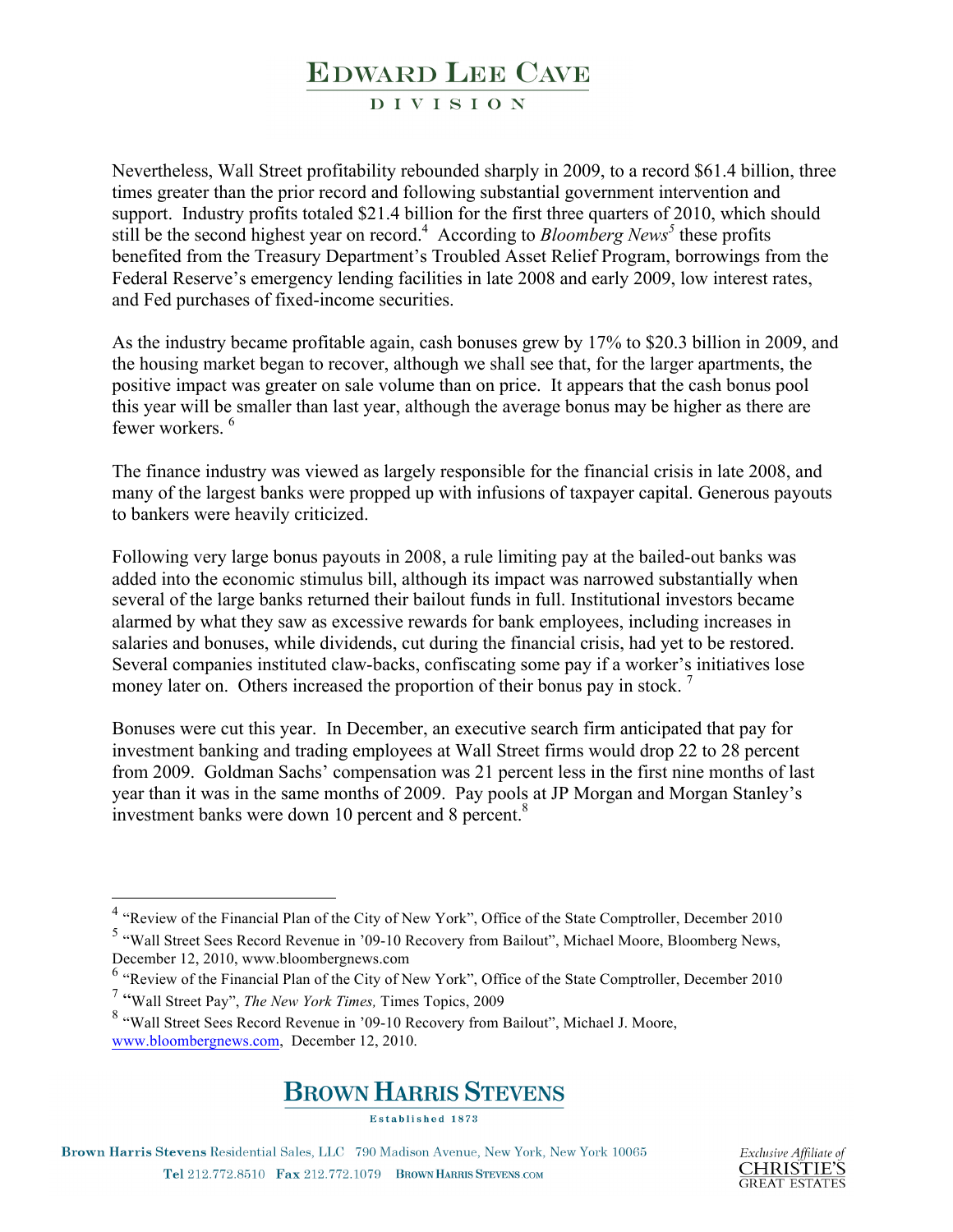**DIVISION** 

Many Wall Street employees did not get bonuses. In an effort to placate regulators, who argued that performance based pay increases risk-taking, Wall Street firms raised base pay substantially in 2009 and 2010, but cut or eliminated bonuses. The focus of these cuts was on back-office employees or mid-level bankers earning \$250,000 to \$500,000, since the five largest firms nevertheless put aside nearly \$90 billion for bonuses. Bonuses in the millions were still expected for senior executives. Some departments were expected to fare better than others, such as leveraged finance at JP Morgan and Merrill Lynch and equity trading at Morgan Stanley.<sup>9</sup>

#### *Recent Trends in the Manhattan Housing Market*

According to data and market reports published on-line by Miller Samuel Inc.<sup>10</sup>, the volume of Manhattan cooperative and condominium sales (south of East  $96<sup>th</sup>$  and West  $116<sup>th</sup>$  Streets) peaked at 3,744 closings in the second quarter of 2007. (The Dow peaked at 13,895 in September 2007.) Volume dropped to a mere 1,138 and 1,447 in the first and second quarters of 2009, following the near collapse of the finance markets in the last quarter of 2008. With regards to price, the average price per square foot peaked at \$1,352 in the second quarter of 2008, but dropped to only \$1,015 in the second quarter of 2009.

There was significant recovery to 2,104 sales beginning in the third quarter of 2009, paralleling a recovery in stock prices and improved profitability on Wall Street. It peaked to 2,616 sales in the second quarter of 2010, but declined to 2,128 sales in the fourth quarter. Regarding the average price, there has been a modest recovery that peaked at \$1,138 per square foot in the third quarter of 2010, and dropped back to \$1,090 in the fourth quarter.

#### *Trends at the Upper End of our Housing Market*

For the larger apartments, there was a significant increase in sale volume, beginning in the second quarter of 2009.

For the largest apartments, with four or more bedrooms, the increase was from a trough of 36 sales in the first quarter of 2009, to 71 sales in the second quarter, then 105, then 56, then 101  $(1<sup>st</sup>$ quarter 2010), then 76, 103 and finally 84. While variable, the higher figures exceed this category's sale volume in any quarter of 2007 or 2008.

For three bedroom apartments, volume jumped from 79 sales in the first quarter of 2009, to over 300 sales in the third quarter, to 487 sales in the second quarter of 2010 but then dropped to 266

<sup>&</sup>lt;sup>10</sup> "Manhattan Market Overview, a Quarterly Survey of Manhattan Co-op and Condo Sales, 3Q 10", Prudential Douglas Elliman Real Estate by Miller Samuel Inc. Real Estate Appraisers and Aggregate Data Search Engine, also by Miller Samuel Inc., updated through the fourth quarter of 2010. The data is from Miller Samuel; the responsibility for its interpretation is mine.



Established 1873



 <sup>9</sup> "The Bonus Season on Wall Street, Many See Zeros", Nelson Schwartz and Susanne Craig, *The New York Times,*  December 19, 2010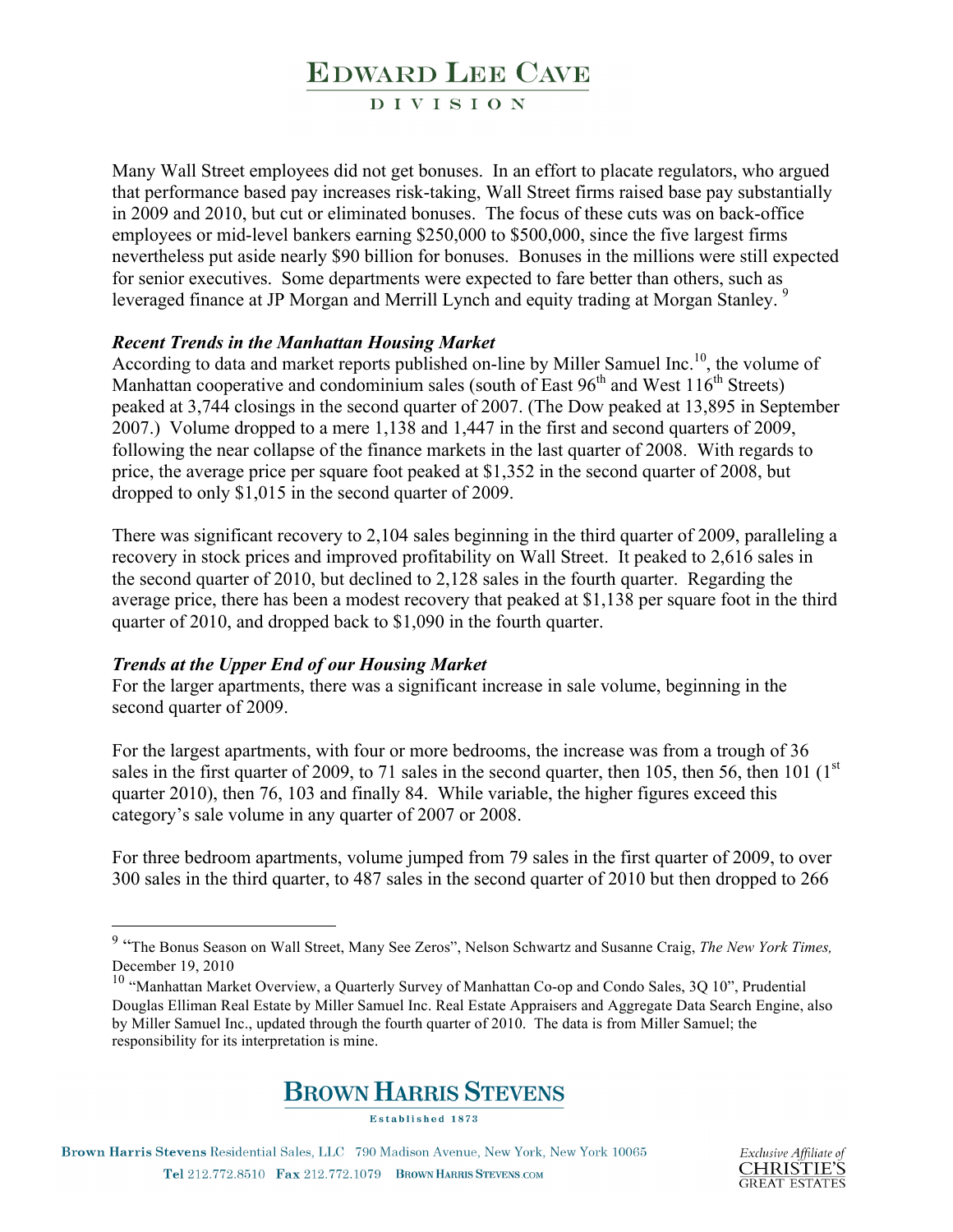**DIVISION** 

sales in the fourth quarter. Sale volume, for three-bedroom apartments, never exceeded 200 transactions in any quarter of 2007 or 2008.

Recent increases in sale volume, for the larger apartments, appear to be directly related to declining prices. The impressive increases in volume followed the lowest average prices since 2005--\$1,786/SF in the second quarter of 2009 for four-bedroom apartments and \$1,230 in the third quarter of 2009 for three bedroom units. Average prices in these categories have increased since these troughs, and in the  $4<sup>th</sup>$  quarter were at levels similar to those in first quarter of 2007. However, sale volume declined somewhat in the fourth quarter, from 103 to 84 sales of 4+ bedroom apartments and from 339 to 266 closings for three-bedroom units.

#### *Pricing on Individual Apartments*

The following examples indicate the variable impact of overall price trends on individual transactions and offerings. (Note these apartments typically close about three months after the contracts are signed.)

At 1 Central Park West, the Trump International Hotel and Tower condominium, apartment 27C, with 1,591 square feet, two bedrooms, 2.5 baths and Park views from every room, sold in July 2008 for \$5,100,000, at the peak of the market. The listing indicates that there were custom built-ins. Apartment 30C sold in February 2010 for \$4,775,000—the contract was signed in January. Not only was the price a bit lower, but also this apartment had been stripped down to the studs and completely renovated with zebra wood, teak, marble, venetian plaster and silk finishes.

At 720 Park Avenue, a Rosario Candela designed building at the northwest corner of  $70<sup>th</sup>$  Street, apartment 4A sold in May 2010 for \$21,995,000 (\$4,073/SF). This is a grand, 15-room apartment with about 6,400 square feet, five bedrooms and a paneled library. The living room, library and master bedroom face Park Avenue. It needed renovation. In December 2008, apartment 7A sold for \$36,630,000. This apartment was also in fair condition.

At 950 Fifth Avenue (76<sup>th</sup> Street), the duplex on the  $8<sup>th</sup>$  and  $9<sup>th</sup>$  floor sold in August 2010 for \$25,000,000 (\$5,555/SF). 950 Fifth is one of the few  $5<sup>th</sup>$  Avenue cooperatives built with duplex apartments at a townhouse width, in this case 27'. This apartment had three bedrooms and a library in about 4,500 square feet, and it was highly renovated. The duplex on the  $3<sup>rd</sup>$  and  $4<sup>th</sup>$ floors sold in January 2008 for \$25,492,500. This apartment was in excellent, renovated condition.

At 770 Park Avenue (63rd Street), another Candela building, duplex 4/5B was listed in January 2010 at \$21,000,000 and has been available since August at \$17,900,000. This is an elevenroom apartment of about 4,300 square feet, apparently "spectacularly renovated" and in

### **BROWN HARRIS STEVENS**

Established 1873

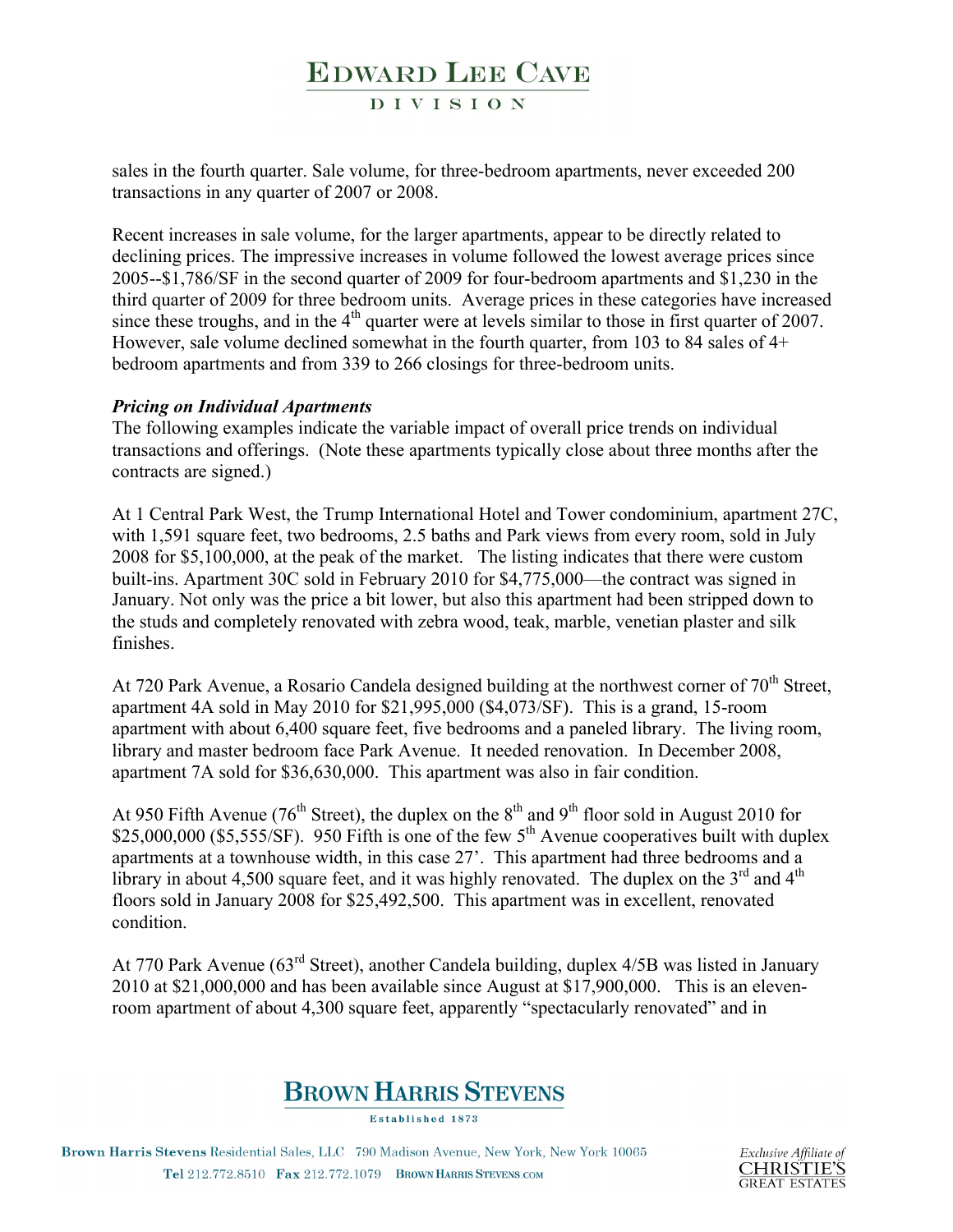#### **DIVISION**

"mint" condition. Photos indicate a curved staircase, new kitchen and opulent decoration. Apartment 6/7B sold in April 2007 for \$17,500,000, in "good" condition.

At 181 East 65<sup>th</sup> Street, The Chatham, a condominium high-rise built about 10-years ago, apartment 18A was listed in late December for \$7,000,000. This is a six-room, three-bedroom apartment of 2,410 square feet. Apartment 20A sold in March 2007 for \$6,750,000.

At 130 East 67<sup>th</sup> Street, at Lexington Avenue, a pre-war Italian Renaissance cooperative designed by Charles A. Platt, duplex 6/7B, with eight rooms and four bedrooms, was listed in late December 2010 for \$5,995,000. It was purchased in July 2010 for \$5,750,000. In July 2009, apartment 10/11C, also a four-bedroom duplex, was purchased from an estate for \$3,500,000.

At 173 Riverside Drive, known for its large apartments and Gothic window detail, cooperative apartment 12D was listed in September 2009 for \$5,975,000. The price was eventually reduced to \$5,400,000 in October 2010, and a contract was signed in December. This is a nine-room apartment with three bedrooms and a library and five rooms on the river. In July 2006, apartment 10D sold for \$5,400,000. Listings indicate that both apartments were in very good condition. Apartment 14D which had been traditionally renovated, with central air in some rooms, sold in May 2008 for \$6,300,000.

At 45 Gramercy Park North, apartment 14B, a seven-room apartment with Park views was listed in December 2010 for \$3,975,000. It has had a "triple-mint" modernist renovation, and it was purchased in April 2010 for \$3,975,000. Apartment 11A sold in January 2009 for \$3,650,000. It had a gourmet kitchen and was in "excellent" condition.

In nearly all of these examples, and many others that I have seen, prices remain lower than at the peak of the market, not too dissimilar to what they were in 2009 or prior to the run-up, in 2006.

#### *How do Prospects on Wall Street Affect Housing Prices?*

Clearly, much depends on Wall Street. The basic trend lines are clear, although timing, degree and the impact on volume or price may vary. And since the income comes from Wall Street, it is the independent variable, the causative factor.

The upper ends of the cooperative and condominium markets appear to be particularly reactive to Wall Street trends. Look at their sensitivity on the graphs indicated. In the present cycle, largeapartment buyers have also been opportunistic, able to step into the housing market in relatively large numbers, when prices drop low. I suspect that these trends, for larger apartments, are fairly

### **BROWN HARRIS STEVENS**

Established 1873